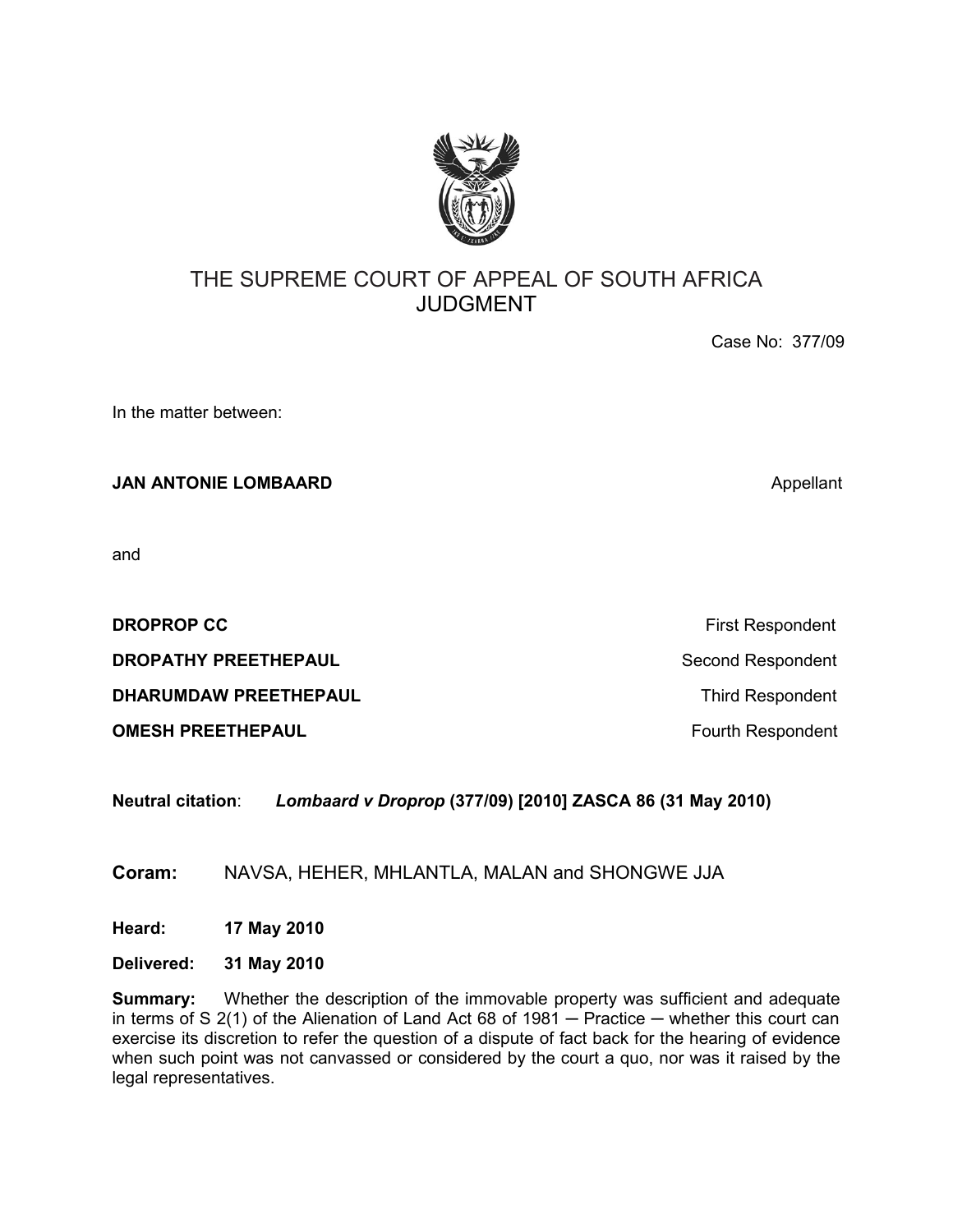## ORDER

\_\_\_\_\_\_\_\_\_\_\_\_\_\_\_\_\_\_\_\_\_\_\_\_\_\_\_\_\_\_\_\_\_\_\_\_\_\_\_\_\_\_\_\_\_\_\_\_\_\_\_\_\_\_\_\_\_\_\_\_\_\_\_\_\_\_\_\_\_\_\_\_\_\_\_\_

\_\_\_\_\_\_\_\_\_\_\_\_\_\_\_\_\_\_\_\_\_\_\_\_\_\_\_\_\_\_\_\_\_\_\_\_\_\_\_\_\_\_\_\_\_\_\_\_\_\_\_\_\_\_\_\_\_\_\_\_\_\_\_\_\_\_\_\_\_\_\_\_\_\_\_\_

**On appeal from:** KwaZulu-Natal High Court, Pietermaritzburg (Ndlovu J sitting as court of first instance).

The appeal is dismissed with costs.

# JUDGMENT

\_\_\_\_\_\_\_\_\_\_\_\_\_\_\_\_\_\_\_\_\_\_\_\_\_\_\_\_\_\_\_\_\_\_\_\_\_\_\_\_\_\_\_\_\_\_\_\_\_\_\_\_\_\_\_\_\_\_\_\_\_\_\_\_\_\_\_\_\_\_\_\_\_\_\_\_

\_\_\_\_\_\_\_\_\_\_\_\_\_\_\_\_\_\_\_\_\_\_\_\_\_\_\_\_\_\_\_\_\_\_\_\_\_\_\_\_\_\_\_\_\_\_\_\_\_\_\_\_\_\_\_\_\_\_\_\_\_\_\_\_\_\_\_\_\_\_\_\_\_\_\_\_

Navsa and Malan JJA (Mhlantla JA concurring):

[[1](#page-1-0)] This is an appeal against a judgment of the Durban High Court (Ndlovu J),<sup>1</sup> in terms of which an application by Mr Jan Antonie Lombaard, the appellant, to compel a close corporation, Droprop CC and its members, to transfer immovable property to him, was dismissed with costs. The present appeal is before us with the leave of the court below. The corporation is referred to as Droprop.

[2] In the notice of motion the property sought to be transferred was described as Portion 526 (of 432) of the Farm Melkhoute Kraal No 789, Registration Division FT in the Durban entity, Province of KwaZulu-Natal, in extent 2,0797 hectares as more fully appearing on FT diagram number 782/1998. Mr Lombaard claimed the relief referred to in the preceding paragraph on the basis of an agreement of sale pursuant to the exercise of an option to purchase contained in a lease agreement between him and Droprop.

[3] Ndlovu J found for the respondents on two grounds. First, he held that the agreement of sale resulting from the exercise of the option was invalid because the third

<span id="page-1-0"></span><sup>1</sup> Reported as *Lombaard v Droprop CC* 2009 (6) SA 150 (N).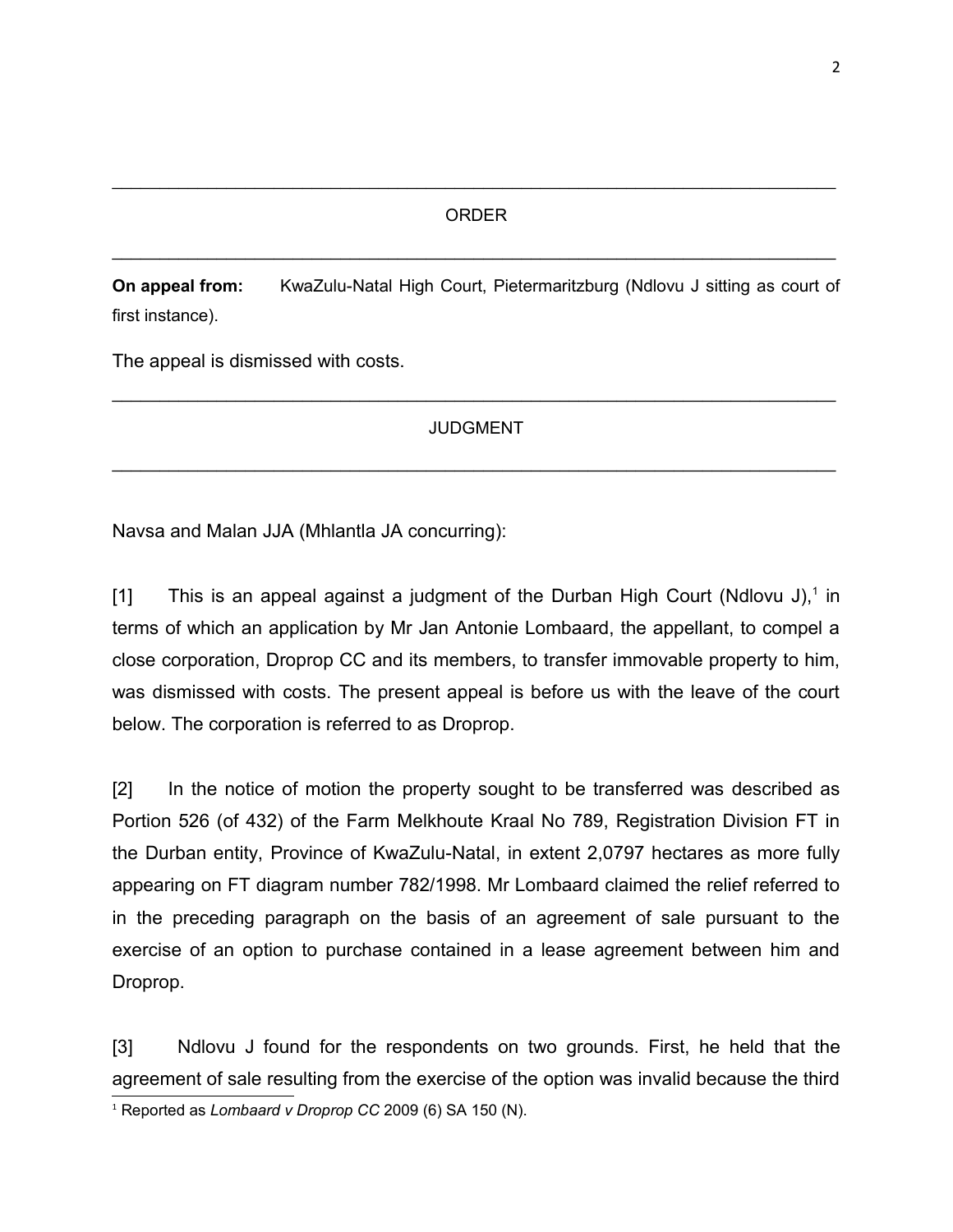respondent, notwithstanding that he was a member of Droprop, had signed the lease on its behalf without written authority. Second, the court below found that the description of the property sold did not comply with the requirements of s 2(1) of the Alienation of Land Act 68 of 1981 (the ALA), in that the land in question was not identified with reasonable certainty and that the purported sale was therefore invalid.

[4] Before us, in view of the decision of this court in *Northview Shopping Centre (Pty) Ltd v Revelas Properties Johannesburg CC & another (275/09)* [2010] ZASCA 16 (18 March 2010) (SCA) the respondents correctly abandoned reliance on the first ground. However, Droprop and its members raised a further defence to Mr Lombaard's claim, which hitherto has not received sufficient attention as an issue between the parties, namely, whether the agreement correctly reflects the intention of the parties. In his founding affidavit, Mr Lombaard contended that he was the head lessee of the property described in the notice of motion and that by virtue of the exercise of the option contained in the lease agreement he was entitled to demand transfer. In resisting the claim Droprop stated that the lease agreement and consequently any sale pursuant thereto was not for the entire property but for a limited demarcated area, identified on a map attached to its answering affidavit. It referred to the negotiations preceding the conclusion of the lease and to other tenants who during the period of the lease occupied other portions of the property. Further particularity in this regard and Mr Lombaard's reply will be dealt with later in this judgment.

[5] We intend to deal first with the question whether the description of the property complies with the provisions of the ALA. The following is the material part of the letter purporting to exercise the option to purchase:

'Kindly take note that as of date hereof I hereby give notice to you of my exercise of the Option to acquire the above property as contained in Clause 5 of the attached "Head Lease".'

Clause 5 of the lease provides: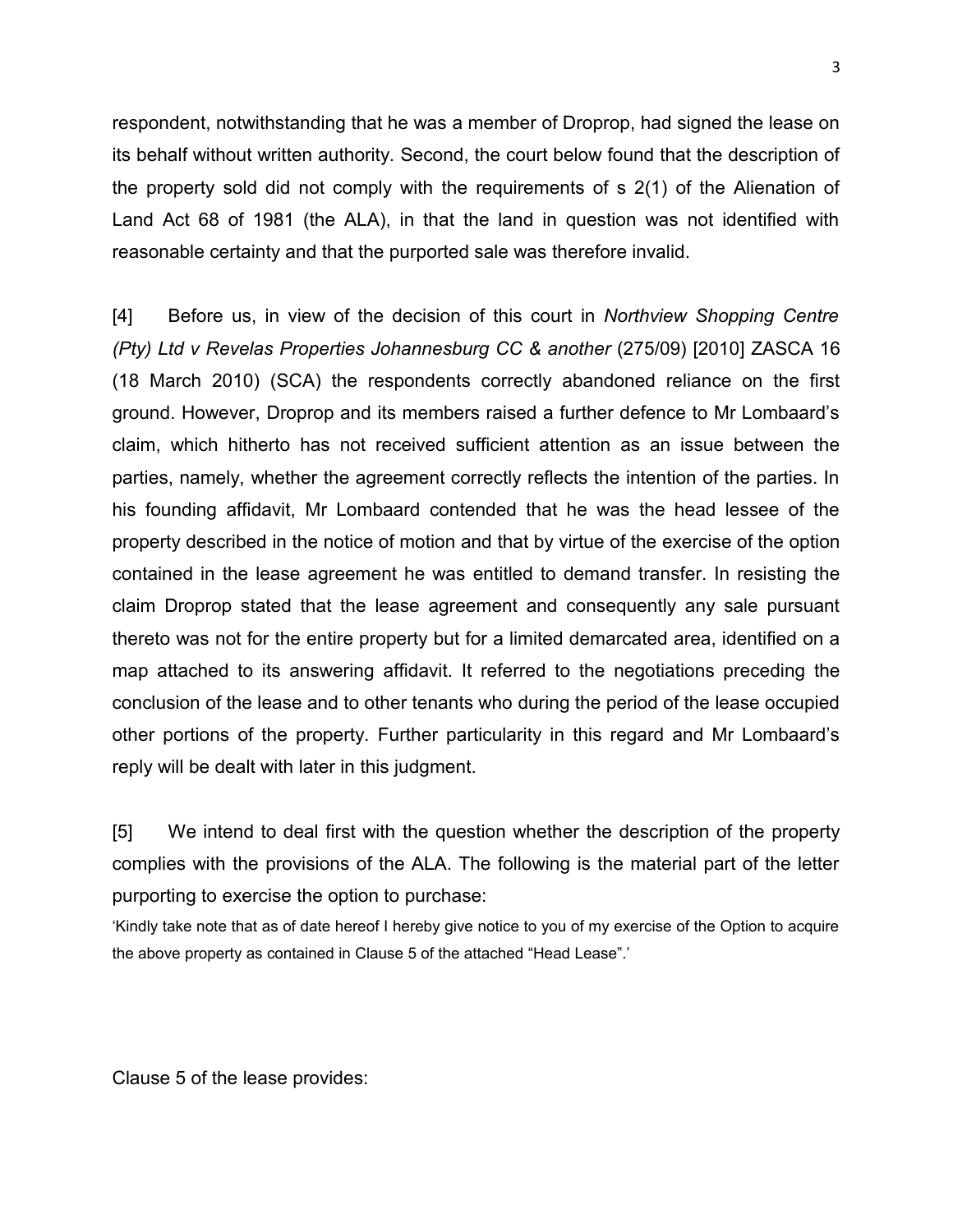'The TENANT has an option to purchase the property in the second year of occupation for a sum of R3 000 000.00, with a yearly escalation of 12%, if the option to purchase is not exercised within the specified period. This option to purchase is valid for a period of FIVE years only.'

[6] The exercise of the option to purchase is not contested by Droprop on the basis of the manner in which it was exercised, but rather on the alleged inadequate description of the property in the lease, which is set out hereunder: 'CERTAIN PORTION 526 OF LOT 432 OF THE FARM MELK HOUTE KRAAL NO 789.'

[7] The description of the entire property in the deeds register is the following: 'PORTION 526 (OF 432) OF THE FARM MELK HOUTE KRAAL NO 789, Registration Division FT in the Durban Entity, province of KwaZulu-Natal.'

[8] The court below held that the insertion of the word 'certain' in the description of the property sold:

'may sometimes refer to what is uncertain, what is unsure, what is indefinite, what is imprecise, depending of course on the context in which the word is used in a particular text. In determining such context . . . one cannot help but consider as well the surrounding circumstances, including *ex post facto* behavior and conduct of either party relative to the envisaged agreement.<sup>[2](#page-3-0)2</sup>

He added:

'In my view, the use of the word "certain" in the description of the property in the head lease did create confusion and ambiguity as to the precise piece of land which was leased to the applicant. The intention of the parties is of no relevance for the compliance with section 2(1) of the Act. . . . That being the case, it could not be said that such description identified the leased property with reasonable certainty, given proof that this was not the same description as in the title deed. However, having considered the matter I am inclined to conclude, on the probabilities, that the word "certain" in the present context could only mean that the property which was the subject matter of the head lease was not the entire property as described in the title deed but only part thereof. Indeed, on the face of it, it would have made no logical sense to have included a word in the head lease which was not there in the description of the property in the title deed without intending to reflect a deviation from the original description of the property in terms of the title deed.'[3](#page-3-1)

4

<span id="page-3-0"></span> $<sup>2</sup>$  Para 35.</sup>

<span id="page-3-1"></span> $3$  Para 41.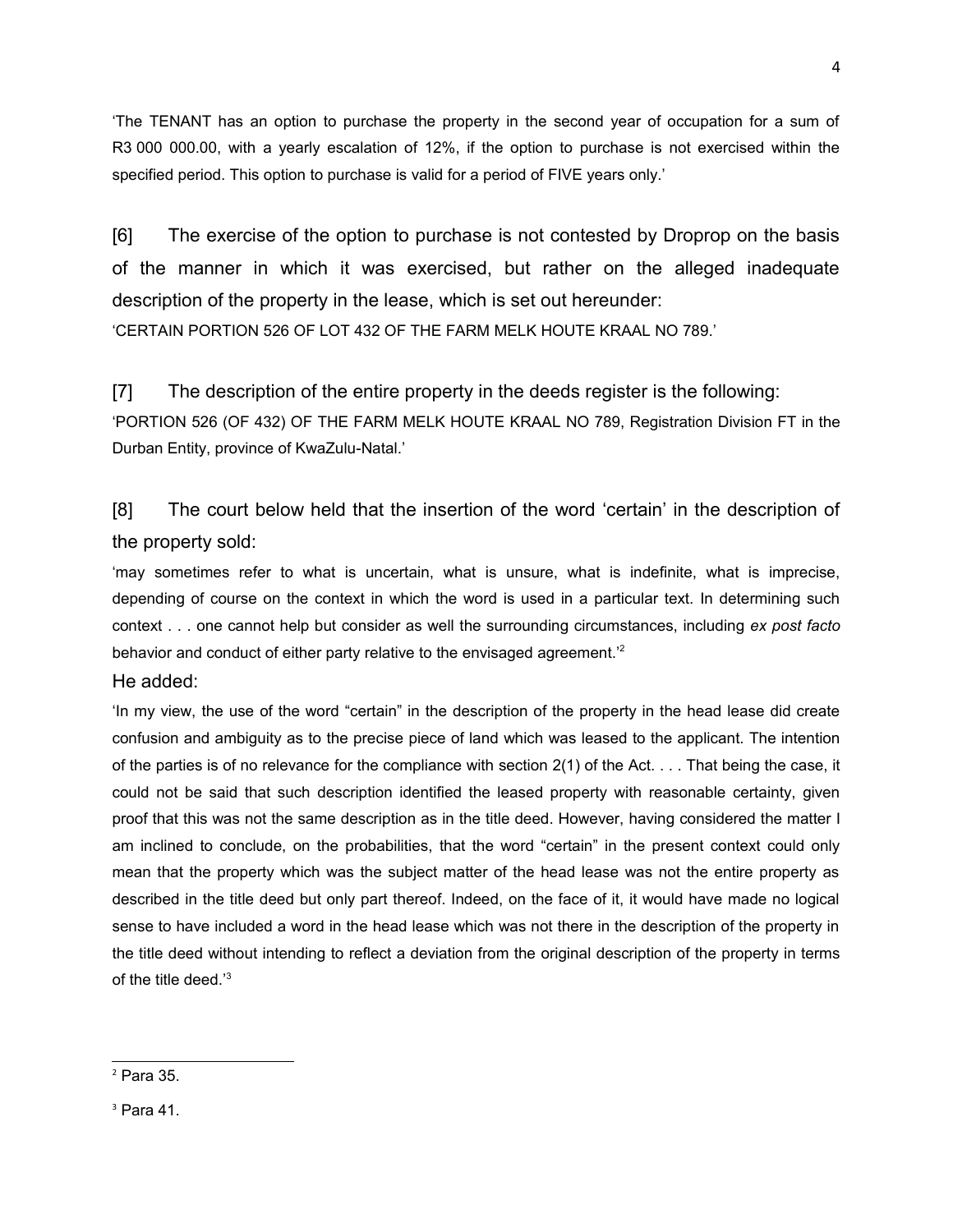[9] In coming to this conclusion the learned judge relied on *Cromhout v Afrikaanse Handelaars en Agente (Edms) Bpk* 1943 TPD 302 and *Lugtenborg v Nichols* 1936 TPD 76. He chose not to follow *Blundell v Blom* 1950 (2) SA 627 (W) and *Van Niekerk v Smit* 1952 (3) SA 17 (T), both of which found that the prefixing of the word 'certain' did not by itself vitiate an otherwise adequate description of the property.

[10] The descriptions of the properties sold in those cases were all different and each dealt with its own set of facts. However, we agree with the approach in *Blundell v Blom* above where Millin J at 630 stated:

'the primary meaning of the word "certain" is something definite, something prescribed, something determined, fixed or settled.'

It follows that the description in the lease is of a specified property, namely, portion 526 of lot 432 (cf P M Wulfsohn *Formalities in respect of Contracts of Sale of Land Act (71 of 1969)* 1980 p 112-3).

[11] The fact that the description of the property in the lease, and consequently the agreement of sale, does not correspond precisely with the title deed description is of no consequence just as the omission of the extent of the property does not affect the matter. See *Blundell v Blom* above at 630-1 and *Van Niekerk v Smit & others* above at 20 E-H. The property was thus sufficiently described to render the agreement of sale concluded when the option was exercised, at least on the face of it, valid. To hold otherwise would mean that the words 'of portion' must be read into the description of the property sold before the figures '526'. There is no compelling reason to do so. The description of the property is unambiguous and speaks for itself. Thus, in this specific regard, no evidence ought to be admitted to interpret the wording. See R H Christie *The Law of Contract* 5 ed (2006) p 204-205 and the authorities there cited.

[12] A party seeking to resist enforcement of a contract is not precluded, in appropriate circumstances, from raising a defence that the written record is not the true contract between the parties. As foreshadowed in para 4 above Droprop's answering affidavit is replete with detailed allegations contesting the assertion that the head lease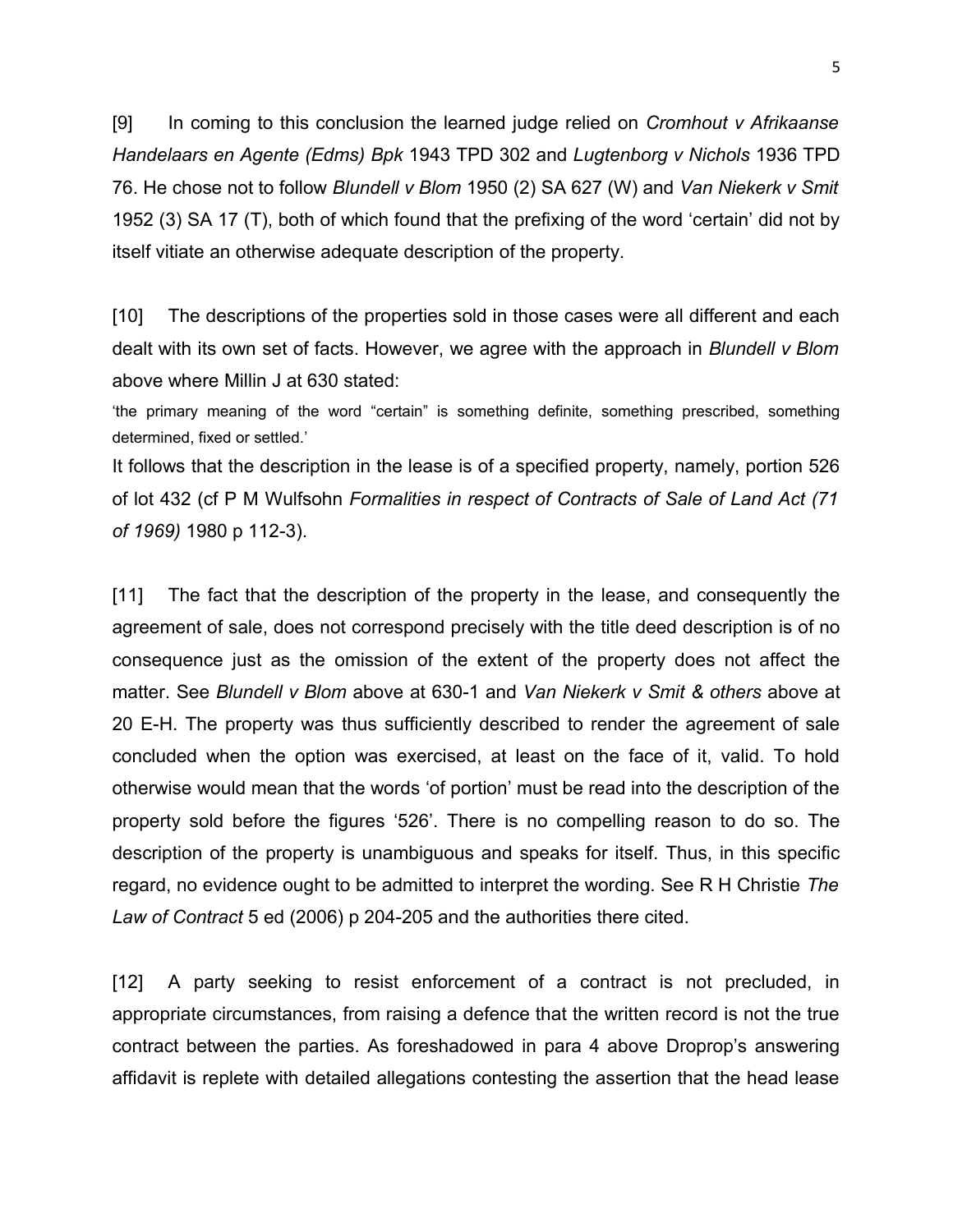and the agreement of sale entitled Mr Lombaard to claim transfer of the entire property. The diagram annexed to the answering papers shows the portion allegedly leased by the appellant at the lower end. It is depicted as being surrounded by blocks with a wire mesh fence around its perimeter. A shaded area on the diagram indicates an area formerly occupied by Indiba Investments but which was vacant at the time of the proceedings. The area alleged by the respondent to be the part of the property leased to Mr Lombaard contained a building which Droprop erected partially and which Mr Lombaard had agreed to complete. This area was sublet by Mr Lombaard to Nyathi Textiles in terms of a written lease containing the identical description of the property as the one in the head lease.

[13] The principal deponent to Droprop's answering affidavit stated emphatically that he had personally negotiated the lease to Mr Lombaard of *only* the limited portion of the property referred to in the preceding paragraph. In substantiation of this assertion he referred to a portion of the property adjacent to the part leased to Mr Lombaard, which had been let by Droprop to Execucrete. Two large red silos approximately 10 meters high were constructed on this portion. The letter by Mr Lombaard exercising the option to purchase is dated 12 November 2007. According to Droprop, Execucrete had been in occupation of part of the property in terms of a lease agreement since at least April 2006. Mr Lombaard neither objected nor complained about the lease of that portion to Execucrete, which one would have expected had he been the tenant of the entire property.

[14] In the very first paragraph of his replying affidavit, in which he deals substantively with the allegations by Droprop, that only part of the property had been leased,

### Mr Lombaard stated the following:

'In this regard I have been advised, which advice I verily believe, that the wording of the written agreement is binding upon the parties and that this Honourable Court is not permitted to consider, in the instant circumstances, extrinsic evidence of the alleged intentions of the parties.'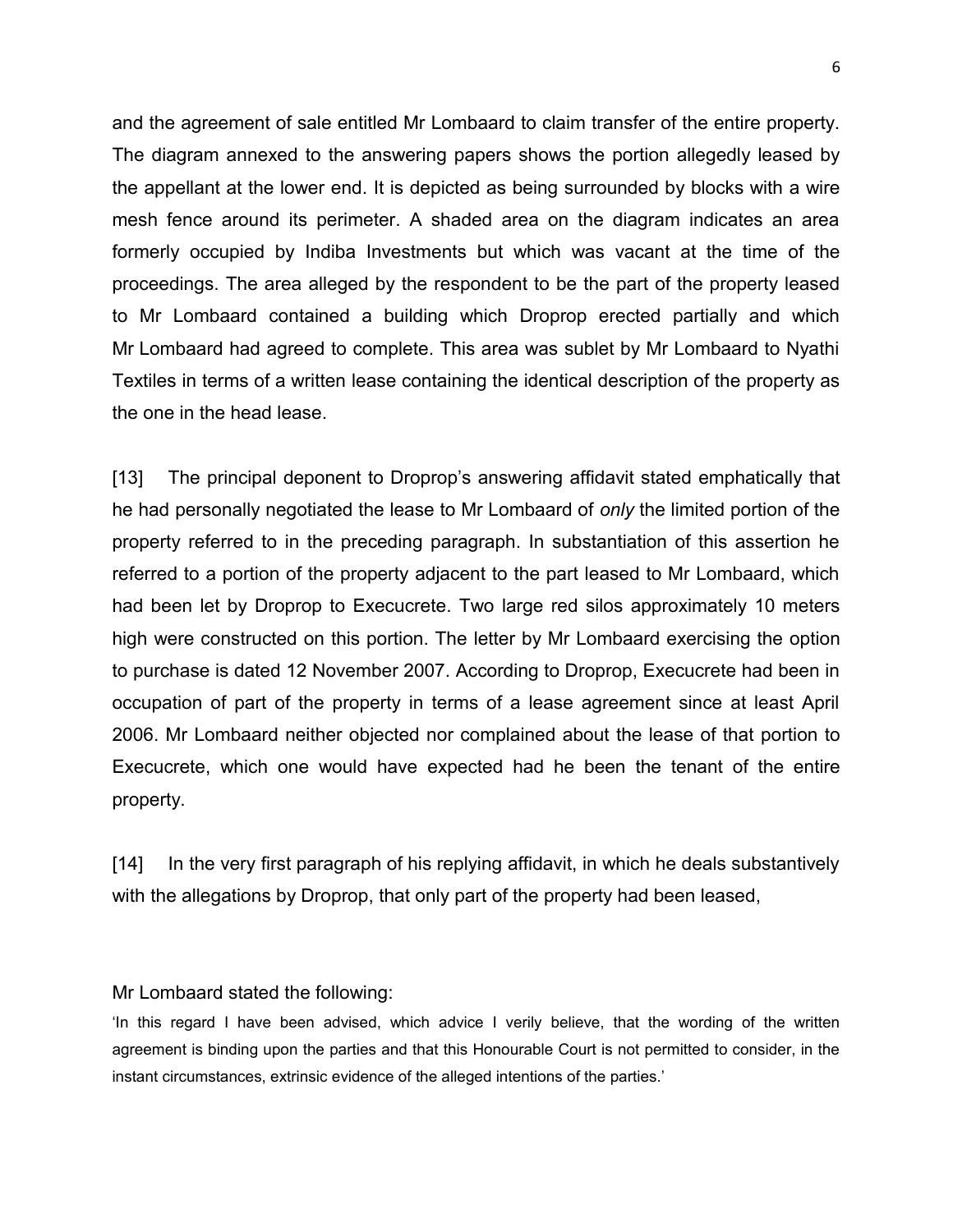### [15] In the next two paragraphs the following appears:

'I am advised, which advice I believe, that the people negotiating the lease have no input in this dispute in view of the clear and unequivocal wording of the lease. In this regard I therefore submit that these aspects have been raised by the Respondents in order to create confusion in this Court and as a red herring.

The whole portion of the land forms part of the lease and the option. In view of the irrelevance of the negotiations in light of the relevant legal principles set out above, I do not attach affidavits of the relevant witnesses.'

### [16] In subsequent paragraphs Mr Lombaard makes the following point:

'Should the version of the Respondents be believed, this Court would be required to in fact rectify the express terms of the agreement by inclusion of additional words therein which never formed part of the agreement.

No rectification by the Respondents has been sought in these proceedings. I therefore submit that the Respondents are bound by the terms of the written agreement.'

[17] Mr Lombaard engages in very limited terms with the alleged lease of portion of the land by Droprop to Execucrete:

'[I] never deemed it necessary to protest to such action as I, at that relevant time, was not in a position to purchase the property and exercise the option. The presence of the other party on the premises only becomes an issue once I exercise the option.'

This, of course, does not answer the specific allegation that one would have expected Mr Lombaard as lessee of the entire property to object to other tenants on the property leased by him.

[18] It is crystal clear from what is set out above that Mr Lombaard, advised by his legal representative, deliberately chose not to engage on material and extensive allegations that the lease and sale agreement was not a correct reflection of the intention of the parties.

[19] The court below noted that neither party had applied for rectification or for a referral of the matter for the hearing of oral evidence. It was only in this court and late in the day that Mr Lombaard applied for the matter to be referred to evidence and only if it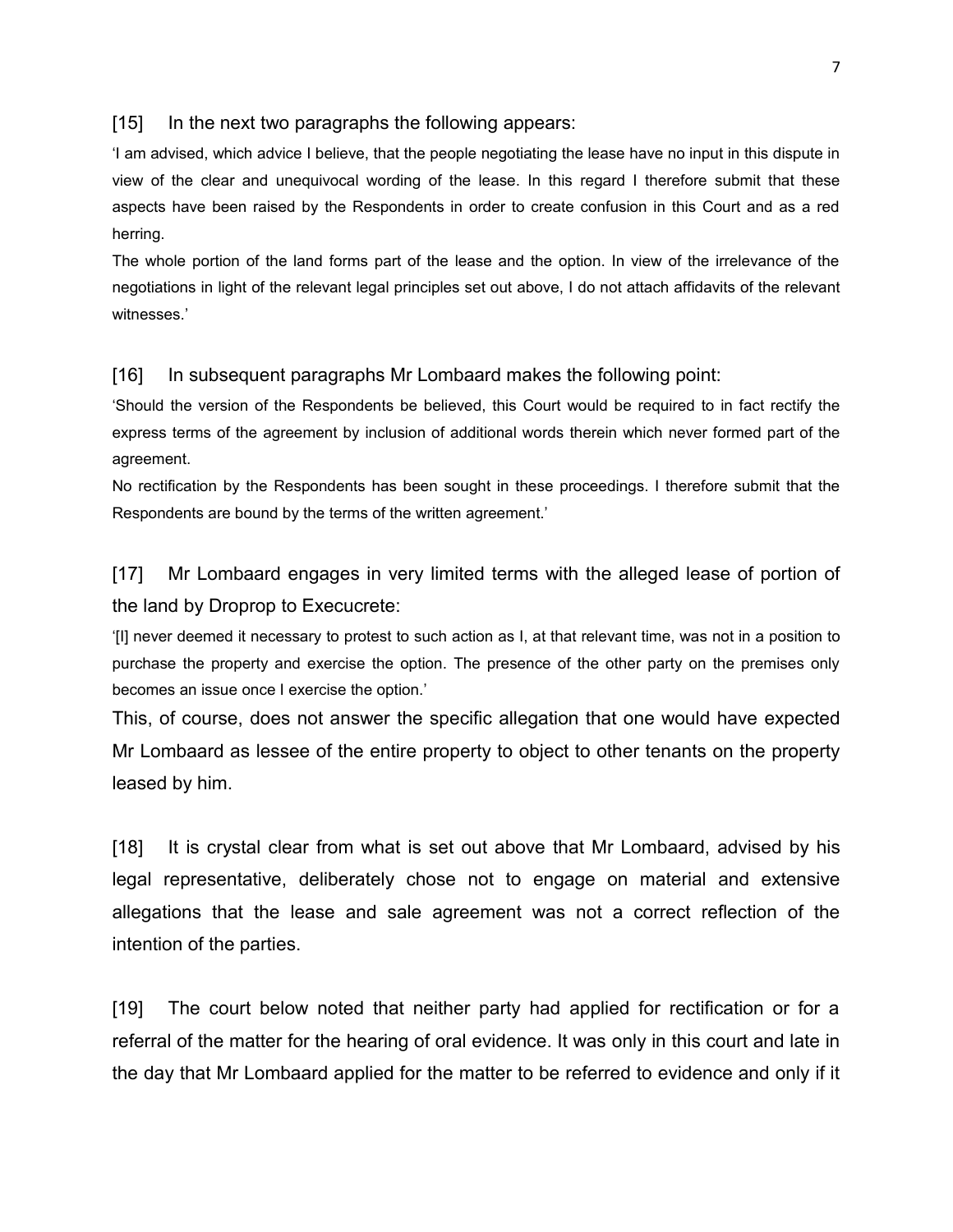were to be found that Droprop had set out facts on which it would have been entitled to rectification.

# [20] In *Boundary Financing Ltd v Protea Property Holdings (Pty) Ltd* 2009 (3) SA 447 (SCA) para 13 Streicher JA stated:

'A claim for rectification does not have as a correlative a debt within the ordinary meaning of the word. Rectification of an agreement does not alter the rights and obligations of the parties in terms of the agreement to be rectified: their rights and obligations are no different after rectification. Rectification therefore does not create a new contract; it merely serves to correct the written memorial of the agreement. It is a declaration of what the parties to the agreement to be rectified agreed. For this reason a defendant who contends that an agreement sued upon does not correctly reflect the agreement between the parties may raise that contention as a defence without the need to counterclaim for rectification of the agreement.'

And in *Gralio (Pty) Ltd v DE Claassen (Pty) Ltd* 1980 (1) SA 816 (A) at 824B-C Miller JA said:

'Indeed (leaving aside cases in which the contract is by law required to be in writing), a defendant who raises the defence that the contract sued upon does not correctly reflect the common intention of the parties, need not even claim formal rectification of the contract; it is sufficient if he pleads the facts necessary to entitle him to rectification and asks the Court to adjudicate upon the basis of the written contract relied upon by the plaintiff as it stands to be corrected.'

## [21] In *The Law of Contract* the following appears:[4](#page-7-0)

'A document that is invalid because it fails to comply with the statutory requirements cannot be validated by rectification, and even if this rule leads to anomalous results it must be maintained so that the statutory requirements are not subverted. Nevertheless rectification can be granted if the written contract as it stands complies with the statute . . .'

[22] It should be repeated that the respondents' failure to plead rectification, in terms, was premised on the over-confident view they held that the agreement of sale was invalid for lack of compliance with statutory formalities. Because they considered the sale to be invalid the respondents were under the impression that the agreement of sale could not be rectified. In fact the third respondent stated expressly:

<span id="page-7-0"></span><sup>4</sup> At p 334 and see Wulfsohn p 219 and *Magwaza v Heenan* 1979 (2) SA 1019 (A) 1030D-G.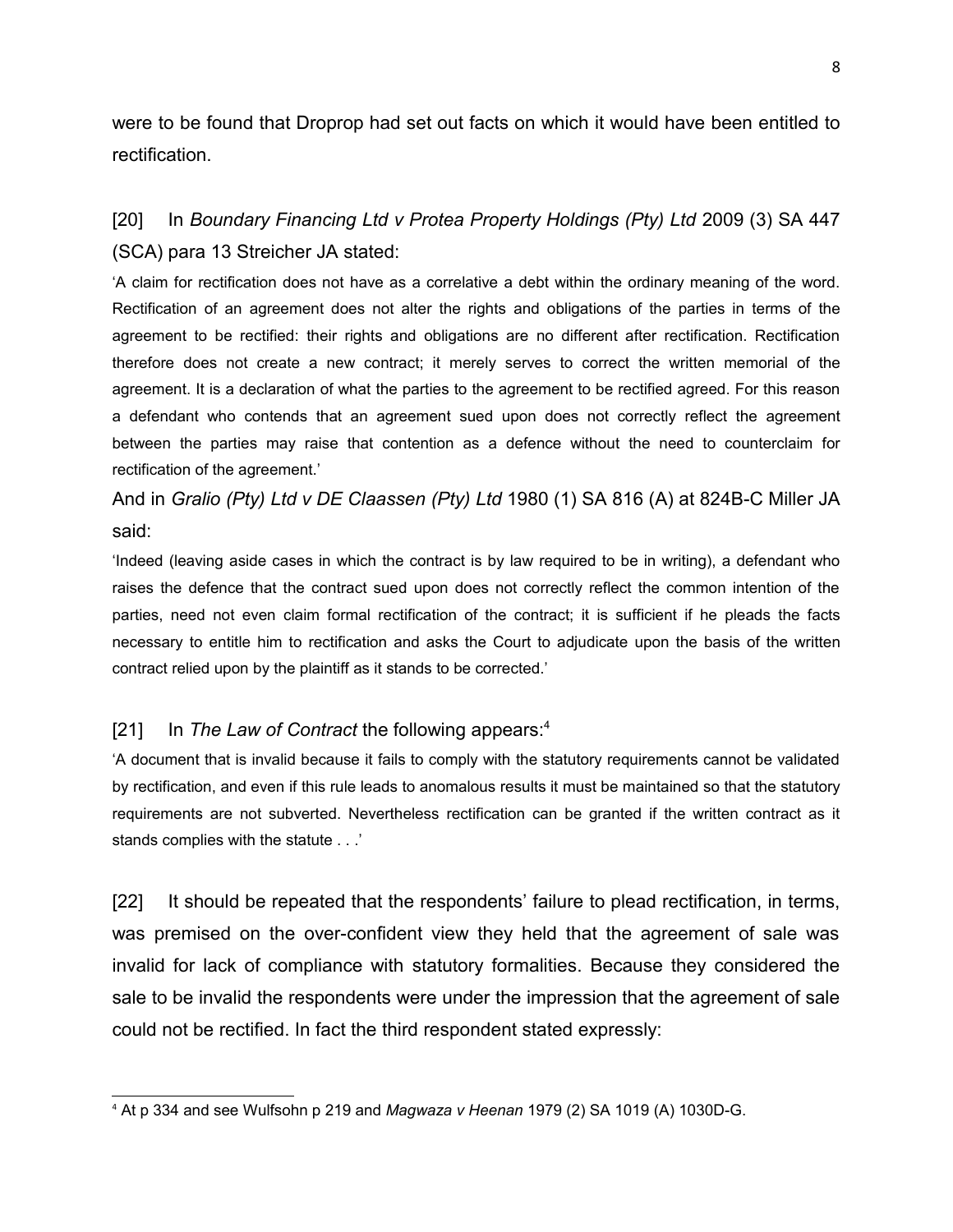'Also, the subject matter of the sale, that is, the land being sold must be identifiable with reasonable certainty from the agreement itself. If this description is not sufficiently precise, the agreement may not be rectified to reflect the real intention of the parties, if any.'

However, the basis on which this averment was made was that the agreement was invalid because the description of the land sold was inadequate. This, we have found, was not the case and the agreement of sale relied upon by the appellant may indeed be rectified. The respondents have, in our view, pleaded sufficient facts to raise the defence of rectification. The appellant chose not to respond to the factual allegations that support this defence. As can be seen from what is set out above, Mr Lombaard was adamant, because of a mistaken view of the law, that evidence was inadmissible in relation to the defence pleaded by the respondents.

# [23] In *Wightman t/a JW Construction v Headfour (Pty) Ltd* [2008] 2 All SA 512 (SCA) para 12 Heher JA said:

'Recognising that the truth almost always lies beyond mere linguistic determination the courts have said that an applicant who seeks final relief on motion must in the event of conflict, accept the version set up by his opponent unless the latter's allegations are, in the opinion of the court, not such as to raise a real, genuine or bona fide dispute of fact or are so far-fetched or clearly untenable that the court is justified in rejecting them merely on the papers: *Plascon-Evans Paints Ltd v Van Riebeeck Paints (Pty) Ltd* 1984 (3) SA 623 (A) at 634E–635C. . . . (I do not overlook that a reference to evidence in circumstances discussed in the authorities may be appropriate.)'

#### He continued at para 13:

'A real, genuine and bona fide dispute of fact can exist only where the court is satisfied that the party who purports to raise the dispute has in his affidavit seriously and unambiguously addressed the fact said to be disputed. There will of course be instances where a bare denial meets the requirement because there is no other way open to the disputing party and nothing more can therefore be expected of him. But even that may not be sufficient if the fact averred lies purely within the knowledge of the averring party and no basis is laid for disputing the veracity or accuracy of the averment. When the facts averred are such that the disputing party must necessarily possess knowledge of them and be able to provide an answer (or countervailing evidence) if they be not true or accurate but, instead of doing so, rests his case on a bare or ambiguous denial the court will generally have difficulty in finding that the test is satisfied. I say "generally" because factual averments seldom stand apart from a broader matrix of circumstances all of which needs to be borne in mind when arriving at a decision. A litigant may not necessarily recognise or understand the nuances of a bare or general denial as against a real attempt to grapple with all relevant factual allegations made by the other party. But when he signs the answering affidavit, he commits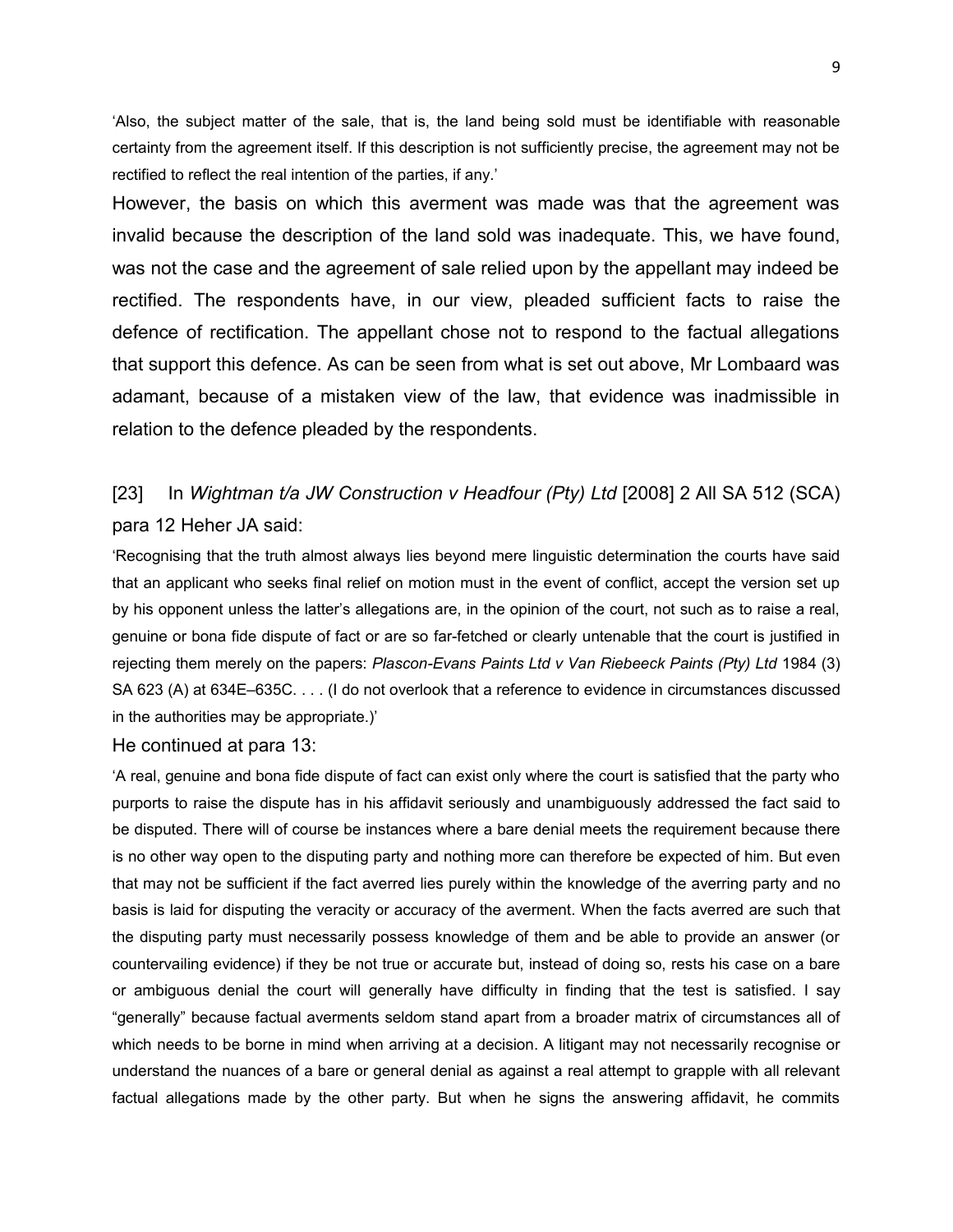himself to its contents, inadequate as they may be, and will only in exceptional circumstances be permitted to disavow them. There is thus a serious duty imposed upon a legal adviser who settles an answering affidavit to ascertain and engage with facts which his client disputes and to reflect such disputes fully and accurately in the answering affidavit. If that does not happen it should come as no surprise that the court takes a robust view of the matter.'

[24] The allegations made by the respondents in the answering papers cannot be rejected out of hand. If anything, they provide ample factual details substantiating their defence. As things stand presently, the probabilities favour Droprop. Mr Lombaard has ignored the detailed allegations at his peril. The warning words of Heher JA, albeit relating to bare or general denial in the answering papers, also apply where a defence is raised in the answering papers that calls for a response and should have been heeded. Since the respondents' defence cannot be said to be without substance and since Mr Lombaard failed, in the court below, to avail himself of the right to have the matter referred to oral evidence or to call for Droprop's members to be cross-examined in terms of the Uniform Rules of Court and further, since the court could not be satisfied of the inherent credibility of Mr Lombaard's factual averment the application was bound to fail. $^5\,$  $^5\,$  $^5\,$ 

[25] In resolving to refer a matter to evidence a court has a wide discretion, to be exercised according to the principle explained by Colman J in *Metallurgical and Commercial Consultants (Pty) Ltd v Metal Sales Co (Pty) Ltd* 1971 (2) SA 388 (W) at 396 E-G:

'It is the respondent who would fail on the disputed issue if it fell to be decided on the papers; an oral hearing is being granted at its instance, in order to afford it an opportunity of altering, if it can, the incidence of the probabilities as they emerge from the papers, and of displacing the inference which flows from the signed document. Thus, as matters now stand, the applicant needs no oral evidence to strengthen its case; it will need such evidence only if and when the respondent creates, prima facie, a balance of probability in its favour. There is no reason why I should compel anyone to testify. What I should do is give the respondent the opportunity which it has sought, and to give the applicant an opportunity of answering, if he wishes the case made out by the respondent.'

<span id="page-9-0"></span><sup>5</sup> See *Plascon-Evans Paints v Van Riebeeck Paints* 1984 (3) 623 (A) at 634E-635D.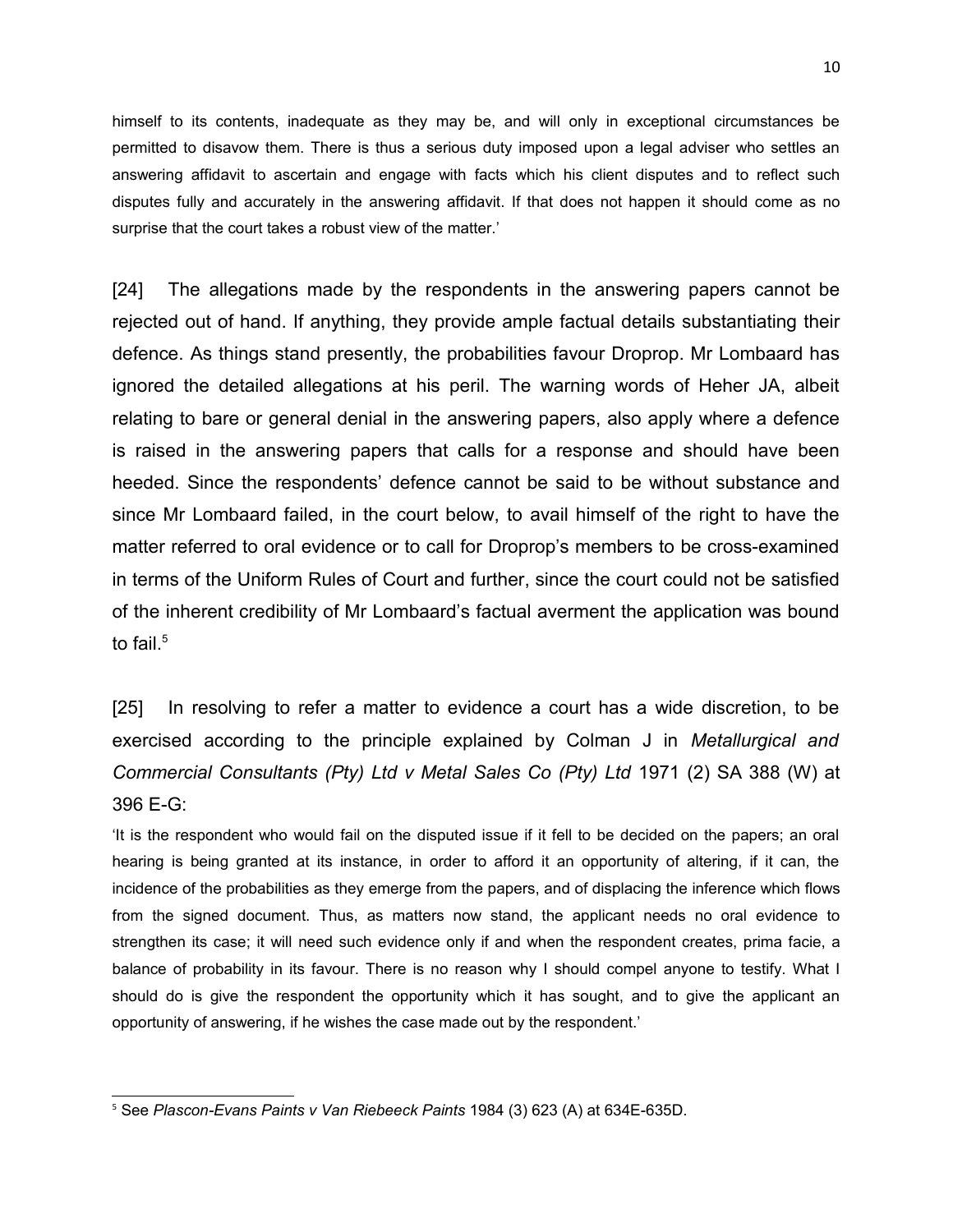[26] An order to refer a matter to oral evidence presupposes a genuine dispute of fact (*Room Hire Co (Pty) Ltd v Jeppe Street Mansions (Pty) Ltd* 1949 (3) SA 1155 (T) at 1163; *Ripoll-Dausa v Middleton NO & others* 2005 (3) SA 141 (C) 151F ff). The appellant chose not to respond to the factual allegations concerning rectification. He did so at his peril: he put forward no answer to allegations which, on their face, substantiated the defence of rectification and laid no basis for an application for a referral of the matter to evidence. In these circumstances the application to refer the matter to evidence should be refused. It remains open to the appellant to proceed by trial should he so wish.

[27] The following order is made: The appeal is dismissed with costs.

> $\overline{\phantom{a}}$ M S NAVSA JUDGE OF APPEAL

F R MALAN JUDGE OF APPEAL

 $\frac{1}{2}$ 

HEHER and SHONGWE JJA:

[28] We have had the opportunity of reading the judgment prepared by Navsa and Malan JJA. We respectfully do not agree with the dismissal of the appeal, although we agree however, with the conclusion and reasoning reached in concluding that the lease agreement is valid and unambiguous, and identifies a specific property, namely, Portion 526 (of 432) the property in the title deed.

[29] It has long been recognised that a discretion resides in a high court, derived from the rules of court, to refer a disputed issue of fact which cannot be decided on affidavit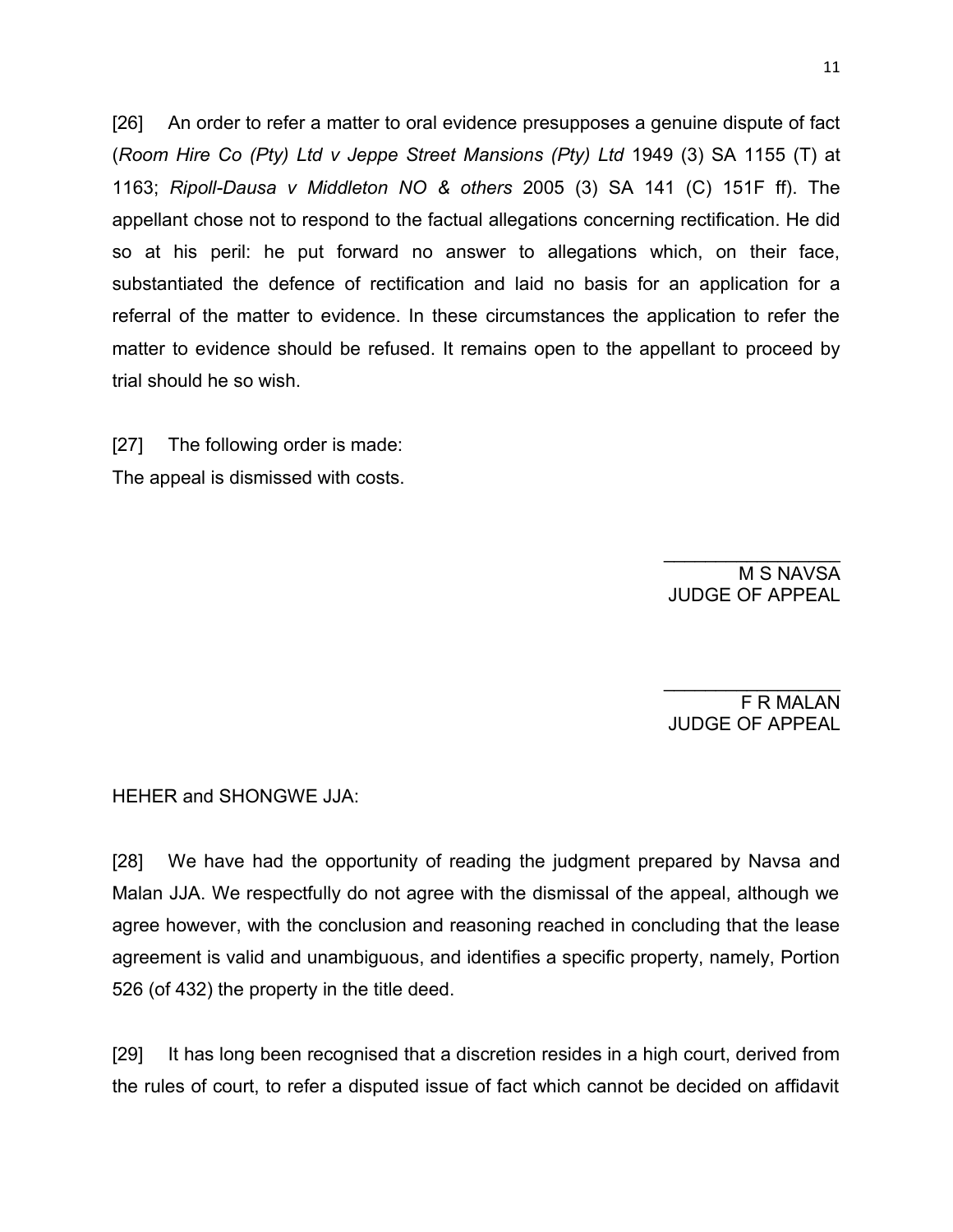for the hearing of oral evidence regardless of whether the parties request it. $6$  The present uniform rule is  $6(5)(g)$ .<sup>[7](#page-11-1)</sup> The overriding consideration in the exercise of the discretion is ensuring a just and expeditious decision. In short, in the case of a dispute of fact, the court must be persuaded that the hearing of evidence will be fair to the parties and will conduce to an effective and speedy resolution of the dispute and the overall application.

[30] The courts have developed rules of practice to guide (but not hamper) the exercise of the discretion. In the context of the present appeal it is necessary only to refer to the principles set out in para 4 to 6 below which are trite.

[31] Motion proceedings are not designed or intended to resolve disputes of fact. Therefore, if a party has knowledge of a material and bona fide dispute or should reasonably foresee its occurrence and nevertheless proceeds on motion that party will usually find the application dismissed.

[32] Although the court has the power to act *mero motu* it may properly regard the failure of a party who cannot succeed in an application without resort to evidence to seek a reference as an indication that that party does not have evidence to support his case or does not have confidence in such evidence as he may have.

[33] If the probabilities, on the affidavits, lie clearly against a party who requires evidence in order to succeed on motion, the court is unlikely to regard evidence as profitable or necessary to determine the issue. However if the balance of the probabilities is even, or, at least, the court considers that the issue can fairly be said to remain open, then a just outcome may well require the hearing of evidence. With regard

<span id="page-11-0"></span><sup>6</sup> *Room Hire Co (Pty) Ltd v Jeppe Street Mansions (Pty) Ltd* 1949 (3) SA 1155 (T) at 1168.

<span id="page-11-1"></span><sup>7</sup> 'Where an application cannot properly be decided on affidavit the court may dismiss the application or make such order as to it seems meet with a view to ensuring a just and expeditious decision. In particular, but without affecting the generality of the aforegoing, it may direct that oral evidence be heard on specified issues with a view to resolving any dispute of fact and to that end may order any deponent to appear personally or grant leave for him or any other person to be subpoenaed to appear and be examined and cross-examined as a witness or it may refer the matter to trial with appropriate directions as to pleadings or definition of issues, or otherwise'.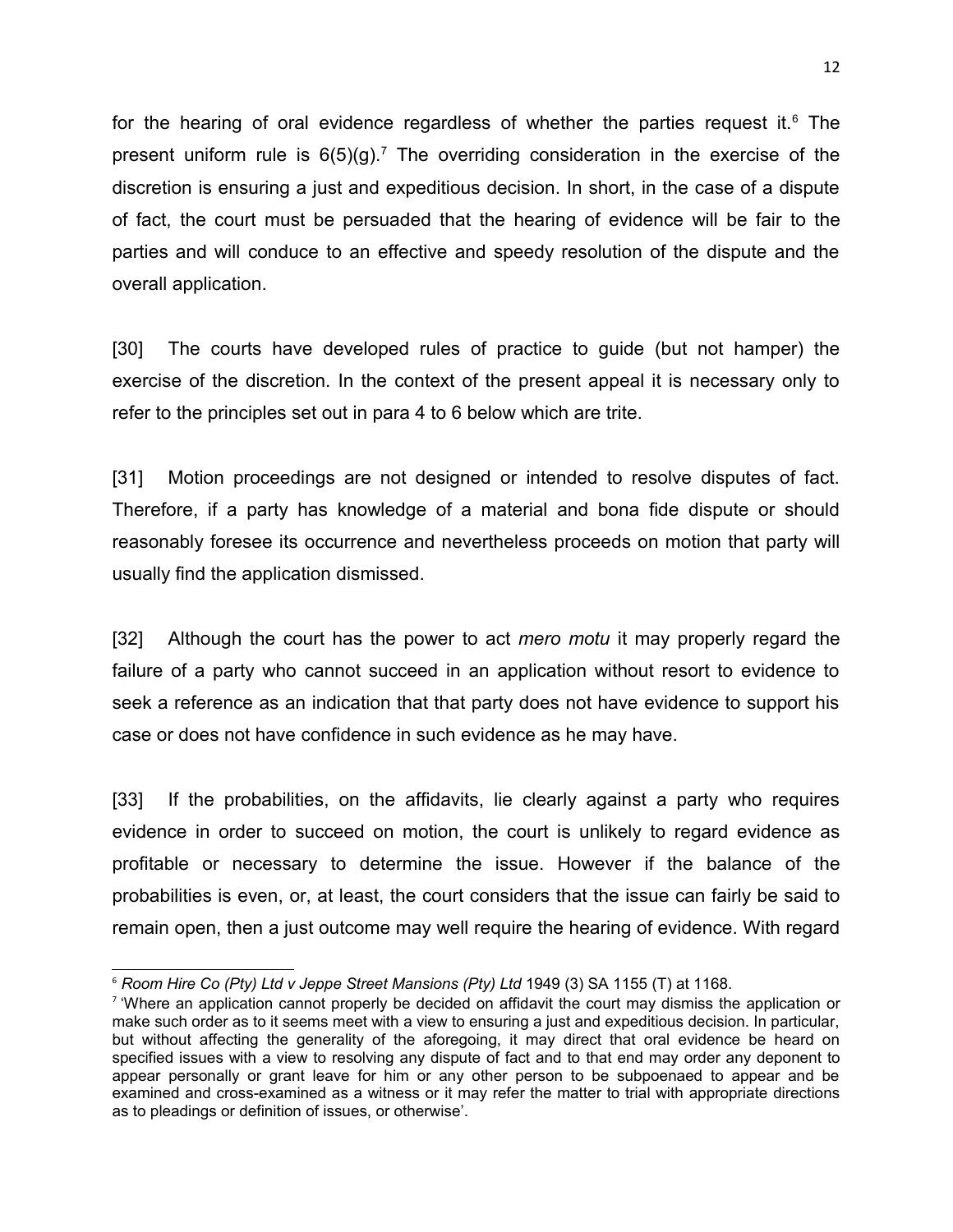to the last-mentioned aspect, it is obvious that the court must take into account all factors relevant to the manner in which the parties presented their versions in the affidavits. (The relevance of this approach will become clear in due course.)

[34] As to the consideration in paragraph 4 above, not only was the appellant not apprised of a threatening dispute of fact, but the attitude of the respondents disclosed in the correspondence prior to the launching of the application was such as positively to mislead the applicant and his legal advisers. In the preceding correspondence the following allegations were made by the appellant's attorney.

(i) the property in relation to which the lease and the option related were referred to substantially as described in the lease agreement (ie the deeds office description of the whole property);

(ii) the option had been exercised in terms of clause 5 of the lease with effect from 12 November 2007;

(iii) he had been appointed to handle the transfer of that property and sought certain information to enable him to pursue his mandate.

[35] For more than a month there was no response from the respondents. At last, on 18 December 2007 their attorney sent a terse reply:

'Kindly be advised that our client had previously indicated to your client that he would not be selling. You are invited to proceed as you deem fit.'

[36] On 4 February 2008 the appellant's attorney wrote to seek an undertaking that the respondents would not deal with or alienate the property. They added:

'Furthermore, we are instructed that in breach of the Lease Agreement, you have entered into a conflicting Lease on the same property. We remind you that the aforementioned Lease Agreement is for the entire Portion 526 (of 432) of the Farm Melk Houte Kraal No. 789 and that you accordingly do not have Title to enter into a conflicting Lease Agreement for a portion of that property with another tenant, without consulting our client and/or obtaining our client's consent.'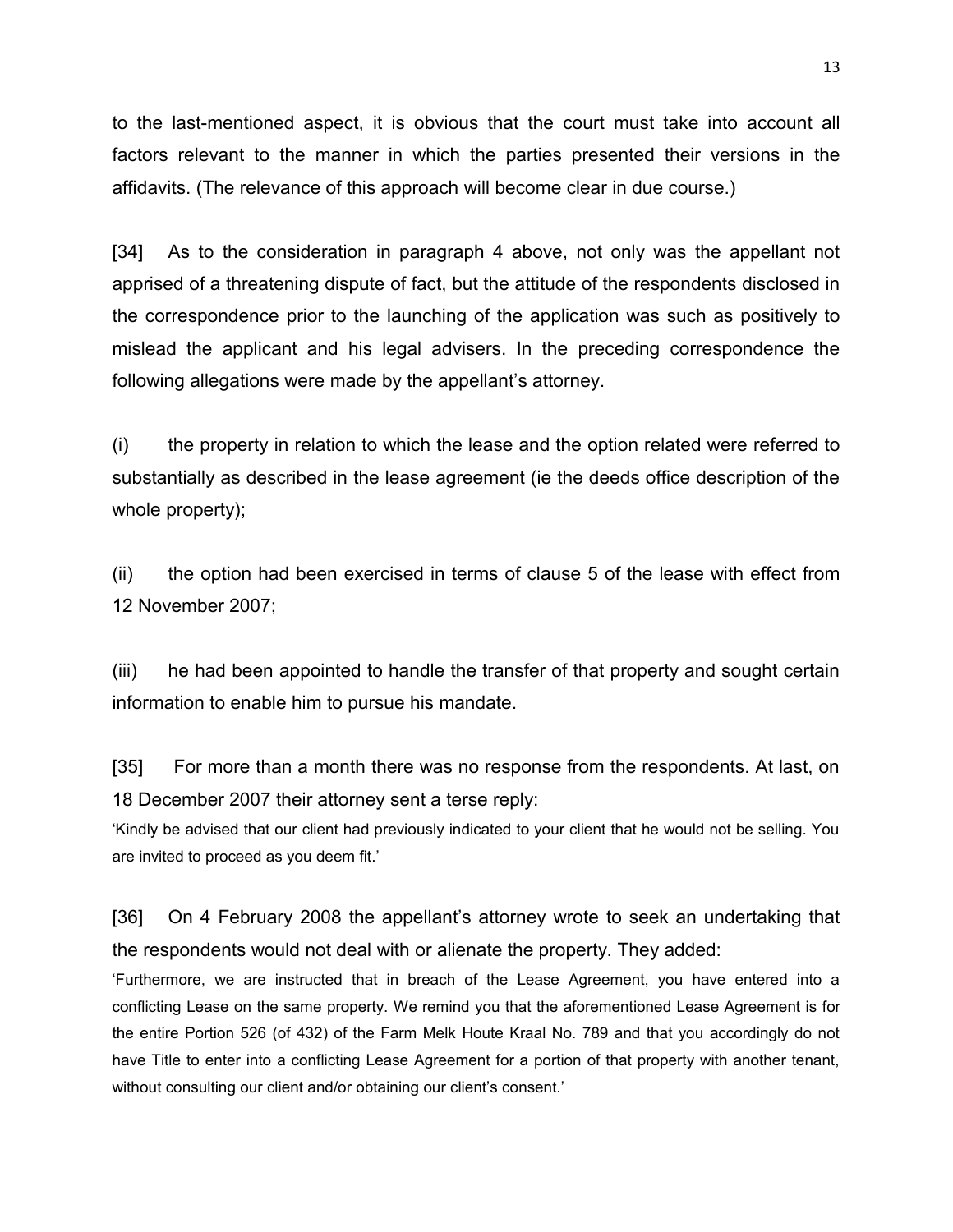#### [37] The respondents' attorney replied as follows the following day:

'OPTION: JA LOMBAARD – Agreement of Lease (dated 26 January 2005): PORTION 526 (OF 432) OF THE FARM MELK HOUTE KRAAL No. 789

Your telefax dated 04<sup>th</sup> February 2008 refers.

Client believes that your clients threat of legal action to be some kind of fabrication, as it has been anticipating just that since November 2007.

Be that as it may, and bearing in mind that client has no intention to alienate the property we hereby undertake not to alienate same for a period of only 7 (seven) days from date hereof.

We write to advise further that client are duly represented and you are advised to refer all correspondences to our offices and not to our client.

You are invited to proceed as you deem fit.'

[38] It can thus be seen that not only did the respondents' attorney not mention the misdescription of the leased property when a proper answer to the letter demanded an appropriate response, but he adopted the same description at the head of his letter. Moreover the defence which he put forward was patently no defence at all. There was therefore no reason to incur the delay and expenses involved in a trial action.

[39] The conduct of their attorney and their subsequent failure, in the application, to offer any explanation for it, justified a strong inference that the respondents had failed to instruct their attorney that they had only leased a portion of the property to the applicant and that the property described in the lease had been misdescribed.

[40] As to the second consideration (paragraph 5, above), the defence of rectification was not pleaded in terms. It had to be inferred. The defences readily apparent from the answering affidavit were those related to non-compliance with the formalities legislation. The appellant, in his replying affidavit, deposed, with reference to the factual averments which were afterwards relied on to make out the defence of rectification:

'(a) It is denied that I am tenant to only a portion of the property. In this regard I have been advised, which advice I verily believe, that the wording of the written agreement is binding upon the parties and that this Honourable Court is not permitted to consider, in the instant circumstances, extrinsic evidence of the alleged intentions of the parties.

(b) I am advised, which advice I believe, that the people negotiating the lease have no input in this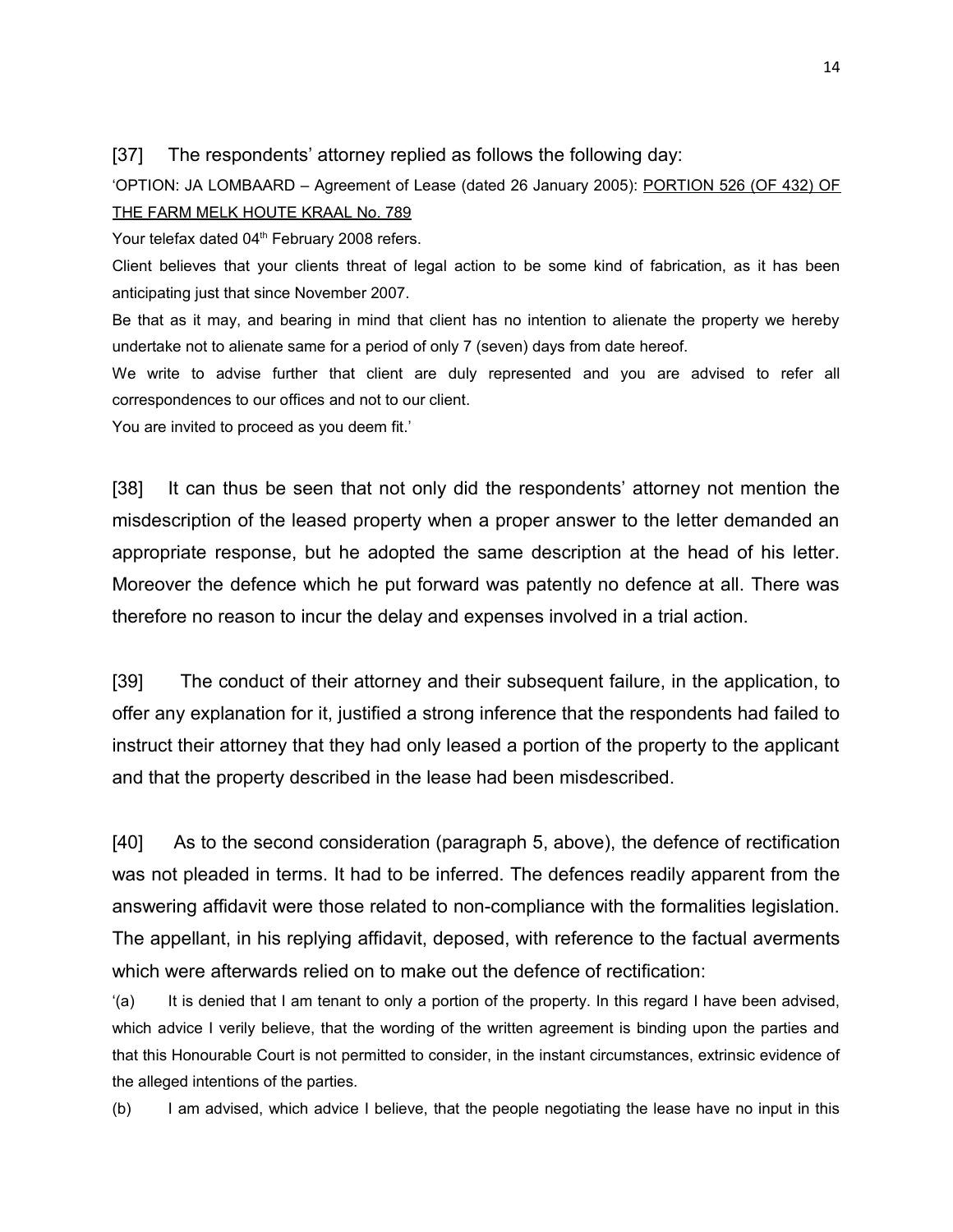dispute in view of the clear and unequivocal wording of the lease. In this regard I therefore submit that these aspects have been raised by the Respondents in order to create confusion in this Court and as a red herring.

(c) The whole portion of the land forms part of the lease and the option. In view of the irrelevance of the negotiations in light of the relevant legal principles set out above, I do not attach affidavits of the relevant witnesses.'

and

'(e) Should the version of the Respondents be believed, this Court would be required to in fact rectify the express terms of the agreement by inclusion of additional words therein which never formed part of the agreement.

(f) No rectification by the Respondents has been sought in these proceedings. I therefore submit that the Respondents are bound by the terms of the written agreement. I have been advised that in terms of the contractual principal of *caveat subscriptor*, the parties are bound by the written terms. I have also been advised that there are only certain limited exclusions to this legal contractual principle. I submit, and the necessary legal argument in this regard will be presented at the hearing of the matter, that none of those exclusions are applicable in the instant matter.

(g) With regard to the First Respondent leasing a portion of the property to Execucrete I respectfully submit that I never deemed it necessary to protest to such action as I, at that relevant time, was not in a position to purchase the property and exercise the option. The presence of the other party on the premises only becomes an issue once I exercise the option. This duly occurred and the letter was written, and therefore, with respect, I submit that the contents of paragraphs (h), (i), (j) and (k) of this paragraph should be dismissed with the contempt it deserves.'

The appellant also pointed out that the first respondent had been responsible for the drafting of the lease agreement in the form in which he signed it. From all this it is apparent that the appellant did not seek to present evidence relating to the rectification of the agreement because he was advised that it was not relevant to the defences raised by the respondents. Wrong he may have been. But to hold, as our colleagues, do that he so acted at his own risk, seems to leave little room for the exercise of an equitable discretion.

[41] Ndlovu J, in giving judgment in the application, addressed only the technical defences despite referring in detail to counsel's submissions. He said:

'Neither party applied for rectification of the head lease nor referral of the matter for the hearing of evidence.'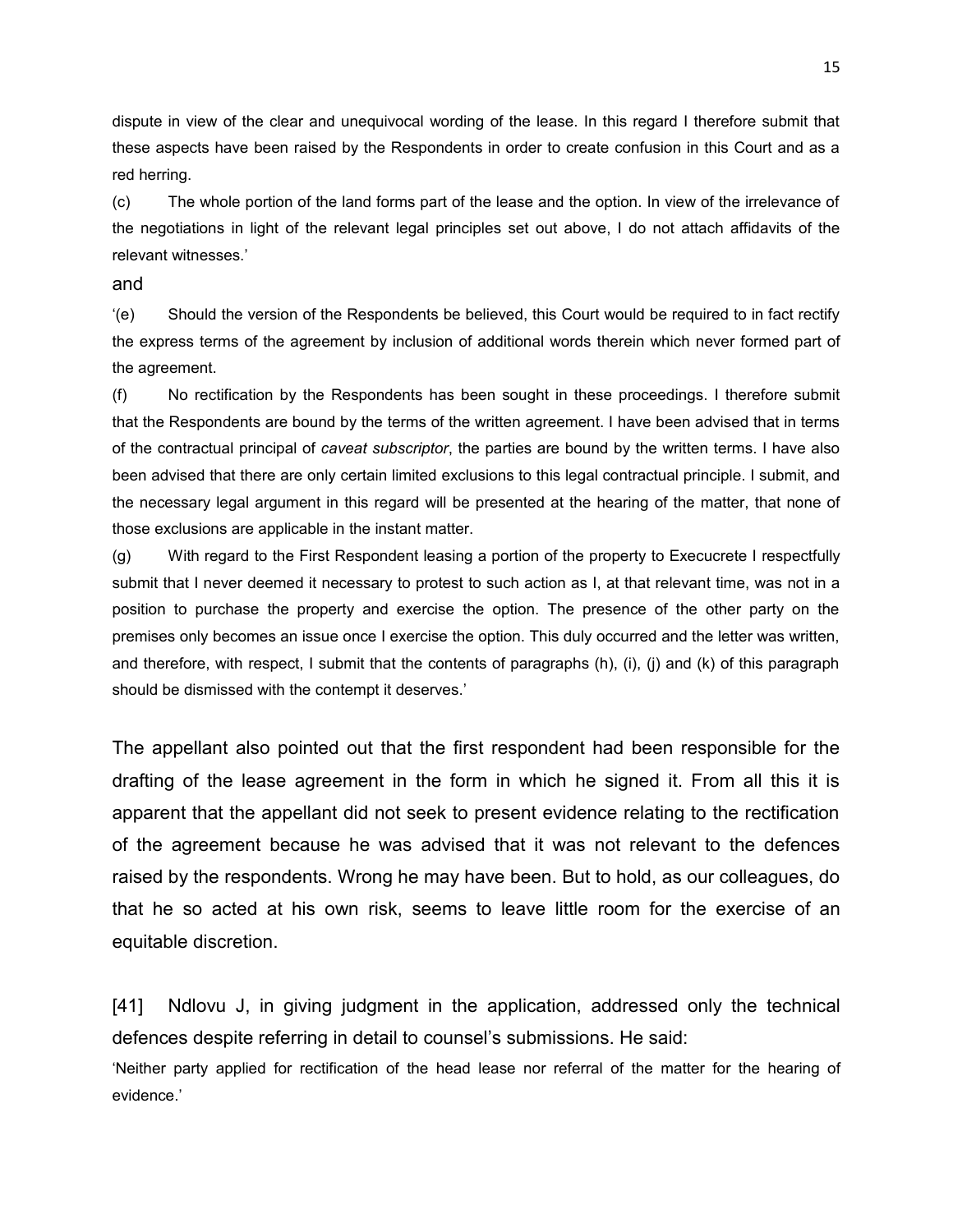The inference is overwhelming (and indeed counsel for the respondents in the appeal, who did not appear in the application, conceded as much): the respondents' counsel at the hearing did not rely on rectification as a defence and did not raise it in argument. Just as important, Ndlovu J did not himself either understand that the defence had been raised in the answering affidavit or realise that he was vested with a discretion *mero motu* to direct that evidence be heard.

[42] Before us, it was with difficulty that counsel for the appellant accepted that the answering affidavit set out the basis for a defence of rectification. Only at the last gasp of the appeal did he clutch at the possibility of asking us to make such a direction.

[43] Having regard to all the factors we have mentioned the injustice to the appellant inherent in a dismissal of his application is, in our view, manifest. He is possessed of a written agreement which unequivocally bears out his reliance on the exercise of the option. He had been misled by a perception induced by the respondents' attorney and his own legal advisers into not fully confronting the defence. Both counsel and the judge a quo did not appreciate the legal force of the respondents' factual averments in the answering affidavit. There are telling inferences against a bona fide belief in the existence of a misdescription in the attitude adopted by the respondents before the proceedings were initiated. Even with the failure fully to confront the consequences of the rectification defence, the balance of probabilities is open to the influence of evidence. One can say no more with any certainty than that one of the parties has been deliberately misleading the court. That in itself is a culpability worth determining by evidence. For all these reasons the *Wightman's* case is, we think, a far cry from the situation in the case relied on by our colleagues. There the deponent, Mr Head, provided no acceptable excuse for his failure to address certain circumstances which were perculiarly within his knowledge. Here, by contrast, not only the appellant but everybody else involved in the application understood the issues in the same way.

[44] There cannot be the slightest prejudice to the respondents in referring what is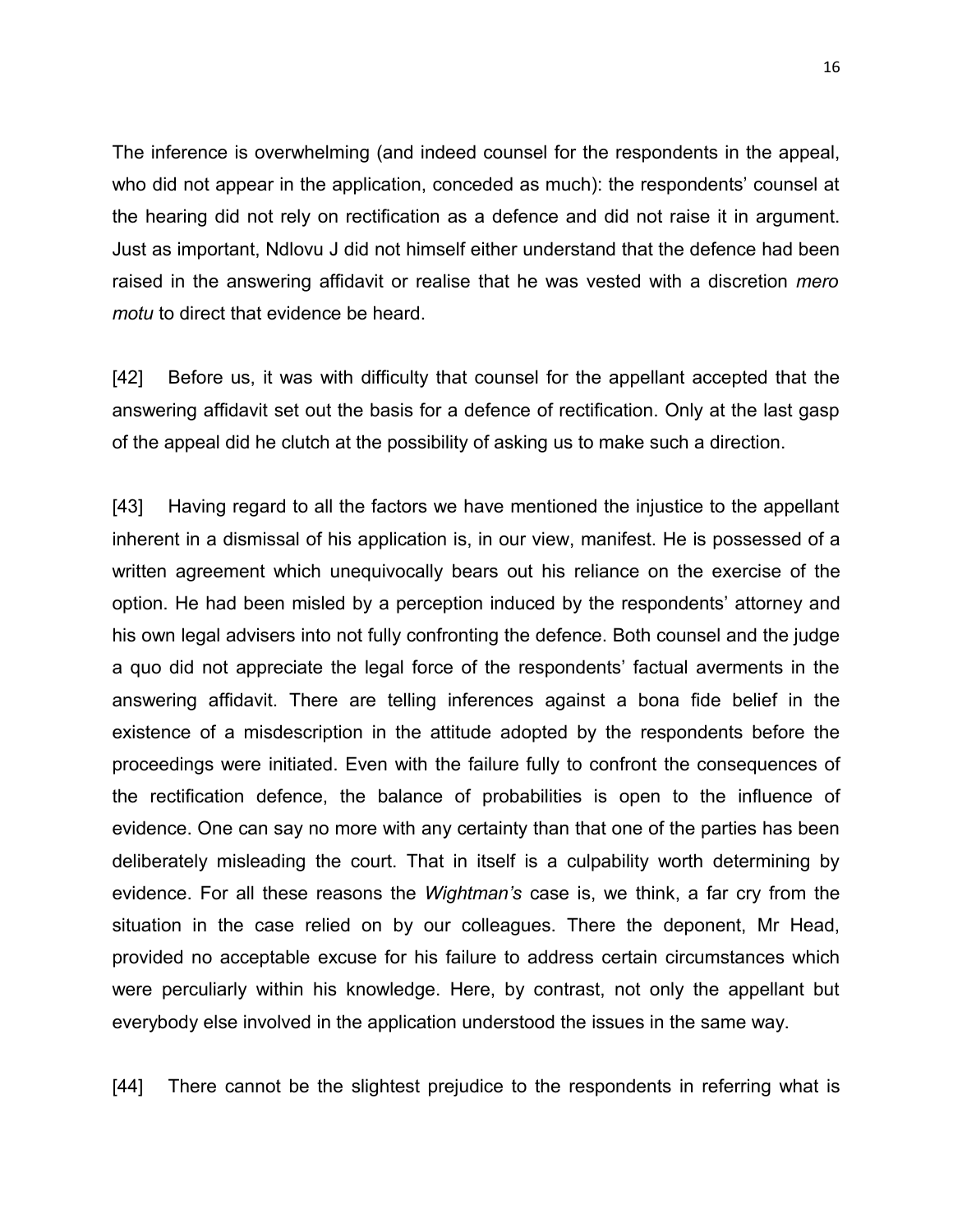now seen to be the true issue between them (a relatively narrow one) to the test of oral evidence. We can see no point in putting the parties to the unnecessary delay and costs of an action commenced afresh, especially as the delay is already substantial.

[45] The learned judge misdirected himself both in what he decided and in what he should have considered but did not. We are at large to make the order he should have made as all the information required to exercise the discretion is available to us.

- [46] We propose the following order:
- 1 The appeal is upheld.
- 2 The order of the court a quo is set aside and the following order is substituted therefor:

('1) The issue of whether or not the lease agreement between the parties should be rectified in regard to the description of the leased property and, if so, the terms of the rectification, is referred for the hearing of oral evidence.

(2) The parties are to furnish each other with a list of witnesses which each proposes to call at the hearing together with a summary of the evidence of each witness (to the extent that such evidence does not appear from the affidavits) not less than thirty days before the date for commencement of the hearing.

(3) The rules of court relating to discovery and production of documents, expert evidence (if required) etc are to apply.'

3 The costs of all proceedings to this stage are to be costs in the cause.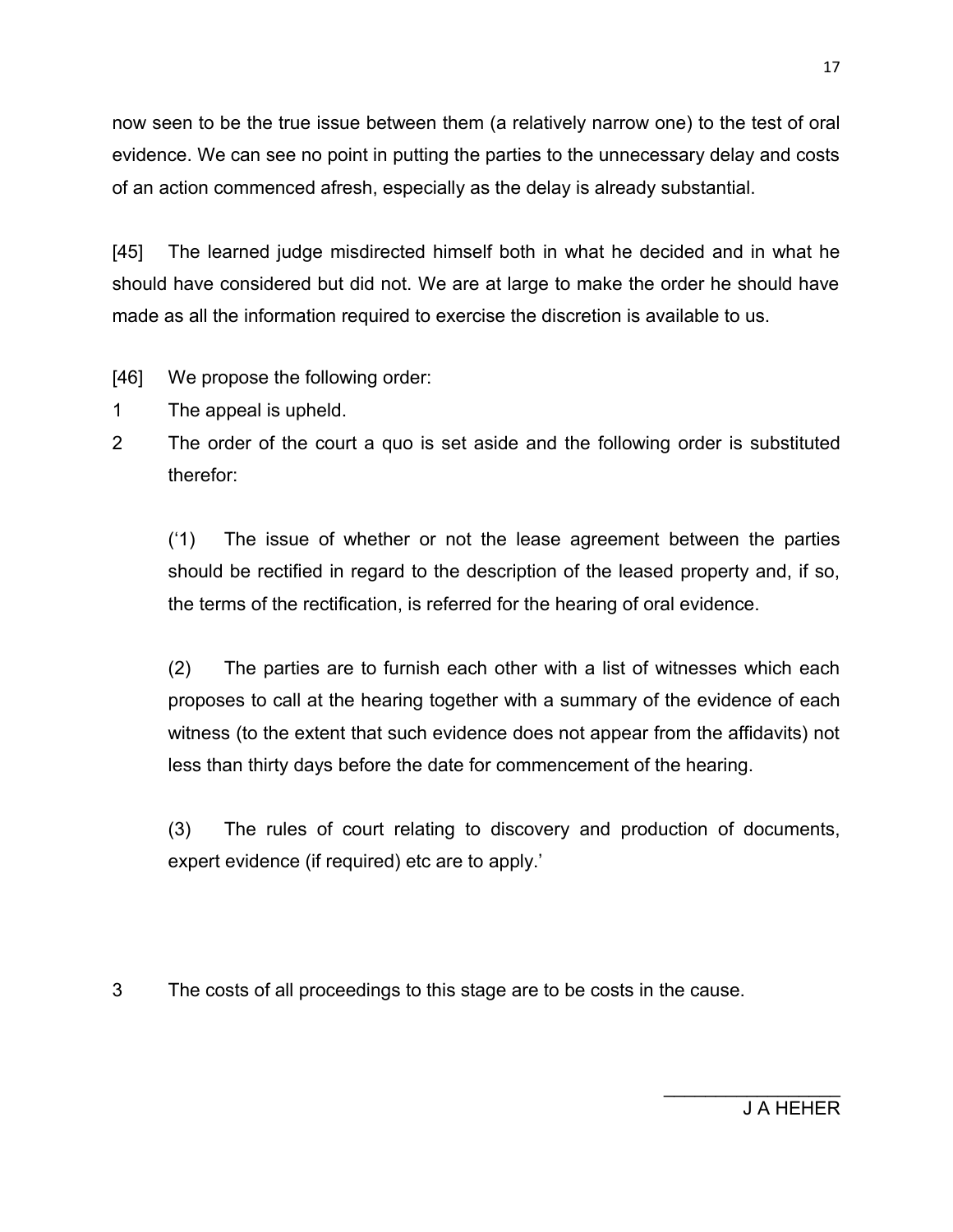JUDGE OF APPEAL

J B Z SHONGWE JUDGE OF APPEAL

 $\overline{\phantom{a}}$ 

MHLANTLA JA: (Concurring in the judgment of Navsa and Malan JJA):

[47] I have read the judgments of my colleagues Navsa and Malan JJA on the one hand and of Heher and Shongwe JJA on the other. I respectfully concur in the former judgment.

[48] I find it necessary to add some comments of my own. First, there can be no doubt that on the application of the *Plascon-Evans* rule, the application in the court below ought to have been dismissed. Faced with the detailed factual allegations concerning the true contract between the parties, the appellant deliberately and consciously did not engage on those issues.

[49] The appellant, despite facing the mass of allegations concerning the true contract, did not seek a referral to oral evidence. In my view, it was that attitude that led to the appellant's downfall. A referral to oral evidence was sought by the appellant's counsel before us at a very late stage during the appeal hearing and was prompted by question from the court.

[50] There is no rule of law requiring a person threatened with litigation to reveal beforehand such defences as may be available to him or her. In the present case had the respondents chosen to remain absolutely silent and not respond to the correspondence referred to by Heher and Shongwe JJA the appellant would still have been faced with the application of the *Plascon-Evans* rule and would, absent a justifiable request for a referral to oral evidence, have failed at the first hurdle.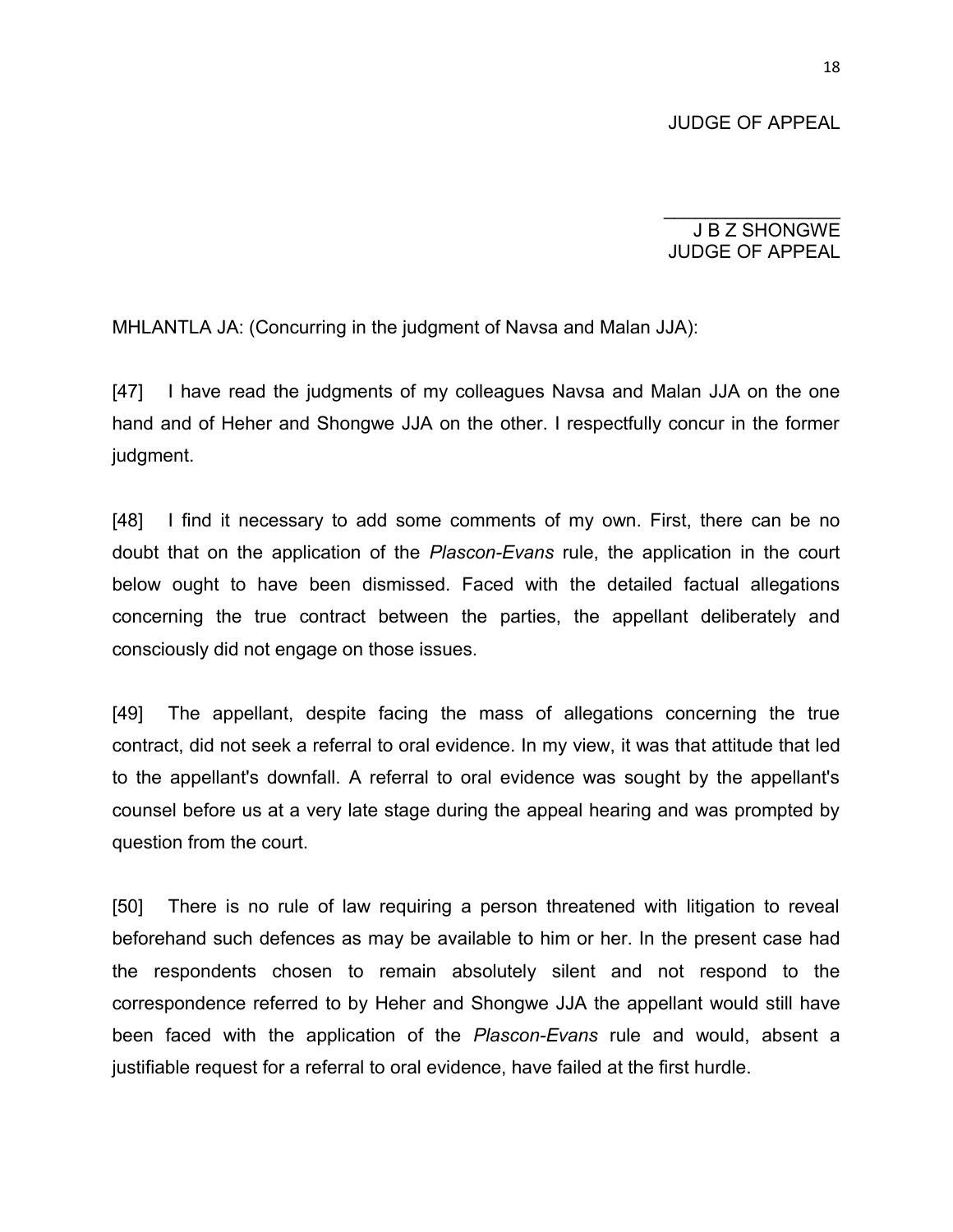[51] I agree that uniform rule  $6(5)(g)$  should be employed to ensure a just and expeditious decision . Equally, we should be consistent in our application of the principle set out in *Plascon-Evans* as described in the judgment of my brothers Navsa and Malan.

[52] In the court below the appellant, against whom the probabilities were in relation to the question of the true contract between the parties, at that stage stood before an election to request a referral to oral evidence. He elected not to do so. In my view, it is turning equity on its head to suggest in those circumstances that the respondents should be penalised by being compelled to face further proceedings after having incurred the inconvenience and costs of the present appeal.

[53] It has repeatedly been held that an application to refer a matter to evidence should be made at the outset and not after argument on the merits. See in this regard *Kalil v Decotex (Pty) Ltd & another* 1988 (1) SA 943 (A) at 981D-F. In *Kalil* Corbett CJ stated that this is a salutary rule. Recently, Streicher JA, in *Pahad Shipping CC v The Commissioner for the South African Revenue Service* [2009] ZASCA 172 (2 December 2009) stated that unnecessary costs and delay can be avoided by following the general rule.<sup>[8](#page-18-0)</sup> In *Kalil* Corbett CJ accepted that the rule was not inflexible. However, it is only in exceptional cases that the court will depart from the general rule. See in this regard *Bocimar NV v Kotor Overseas Shipping Ltd* 1994 (2) SA 563 (A) at 587C-D and *Pahad* at para 20. The present case is not exceptional.

[54] The appellant chose not to engage on the question of the true contract between the parties and restricted its defence to resisting any attempt to adduce evidence in that regard on the basis that it would be inadmissible. The referral to oral evidence now sought is a desperate attempt to salvage the situation. One is left to ponder what precisely it is that the appellant seeks to have referred for oral evidence.

[55] For these reasons, I concur in the judgment of my brothers Navsa and Malan.

<span id="page-18-0"></span><sup>8</sup> See para 20.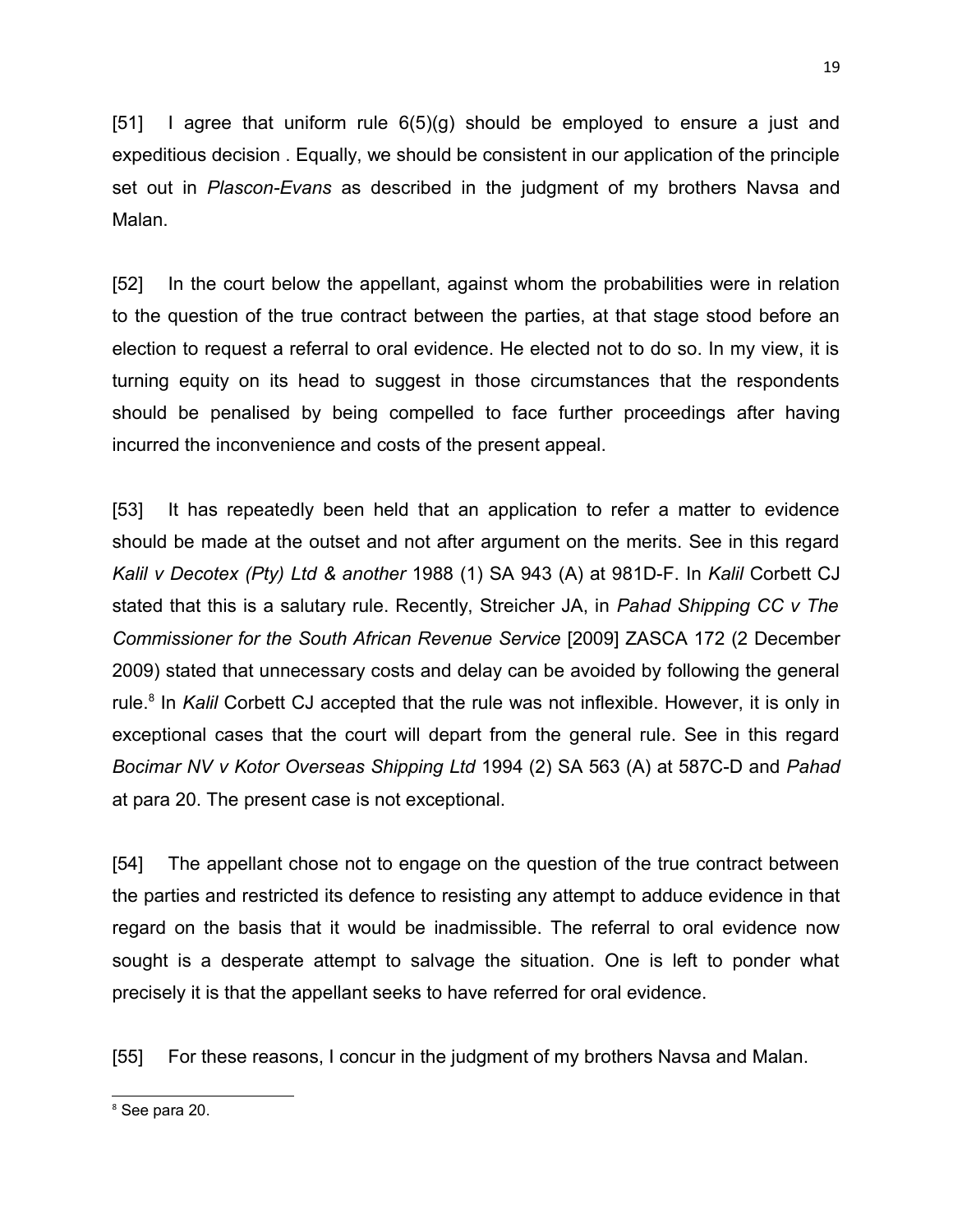**N Z MHLANTLA JUDGE OF APPEAL**

 $\mathcal{L}_\text{max}$  , where  $\mathcal{L}_\text{max}$ 

### APPEARANCES:

For Appellant: M Pillemer SC R G Mossop

> Instructed by Susan Abro Attorney Durban Webbers Bloemfontein